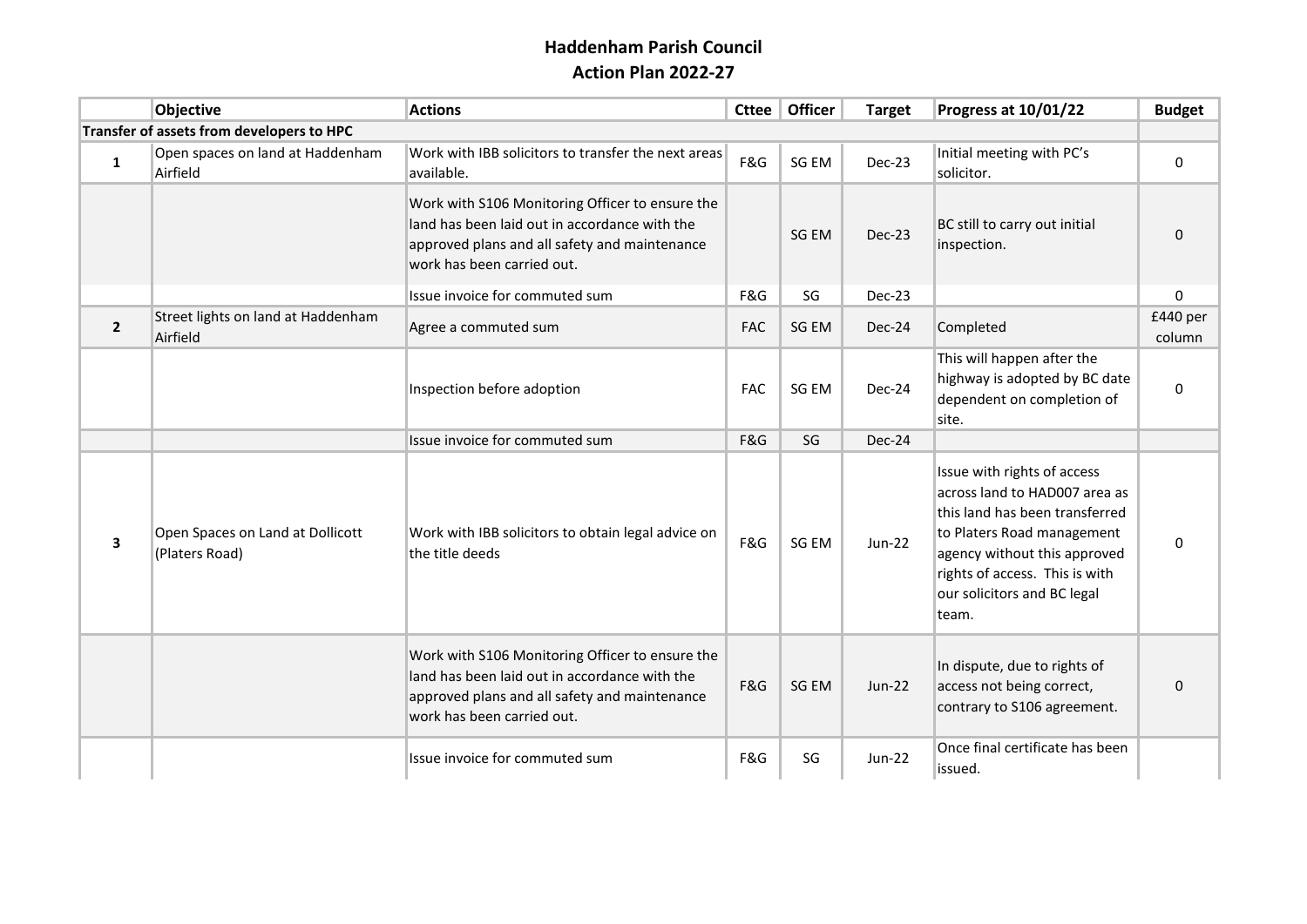|   | Objective                            | <b>Actions</b>                                                                                                                                                                  | <b>Cttee</b> | <b>Officer</b> | <b>Target</b> | Progress at 10/01/22                                      | <b>Budget</b> |
|---|--------------------------------------|---------------------------------------------------------------------------------------------------------------------------------------------------------------------------------|--------------|----------------|---------------|-----------------------------------------------------------|---------------|
| 4 | Open Spaces on Land at Aston Road    | Work with IBB solicitors to obtain legal advice on<br>the title deeds for up front legal agreement                                                                              | F&G          | SG EM          | $Jul-21$      | Agreement signed.                                         | $\Omega$      |
|   |                                      | Work with S106 Monitoring Officer to ensure the<br>land has been laid out in accordance with the<br>approved plans and all safety and maintenance<br>work has been carried out. | F&G          | SG EM          | Apr-23        | Initial Inspection carried out<br>April 2021              |               |
|   |                                      |                                                                                                                                                                                 |              |                |               | Start when 2 year maintenance<br>period complete          |               |
|   |                                      | Issue invoice for commuted sum                                                                                                                                                  | F&G          | SG             | Apr-23        | Once final certificate has been<br>issued.                |               |
| 5 | Sports pitches on land at Aston Road | Work with IBB solicitors to obtain legal advice on<br>the title deeds for up front legal agreement                                                                              | F&G          | SG             | $Jul-21$      | Completed, agreement signed.                              |               |
|   |                                      | Facilitate an agreement between Dandara and<br>Haddenham Cricket Club to obtain an ECB<br>approved layout of the site                                                           | <b>PLAN</b>  | SG EM          | <b>Jun-22</b> |                                                           |               |
|   |                                      | Work with S106 Monitoring Officer to ensure the<br>land has been laid out in accordance with the<br>approved plans and all safety and maintenance<br>work has been carried out. | F&G          | SG             | Dec-24        | Will not need maintenance<br>period? Discussions ongoing. |               |
|   |                                      |                                                                                                                                                                                 |              |                |               | Handover date revised<br>following meeting 02/02/21       |               |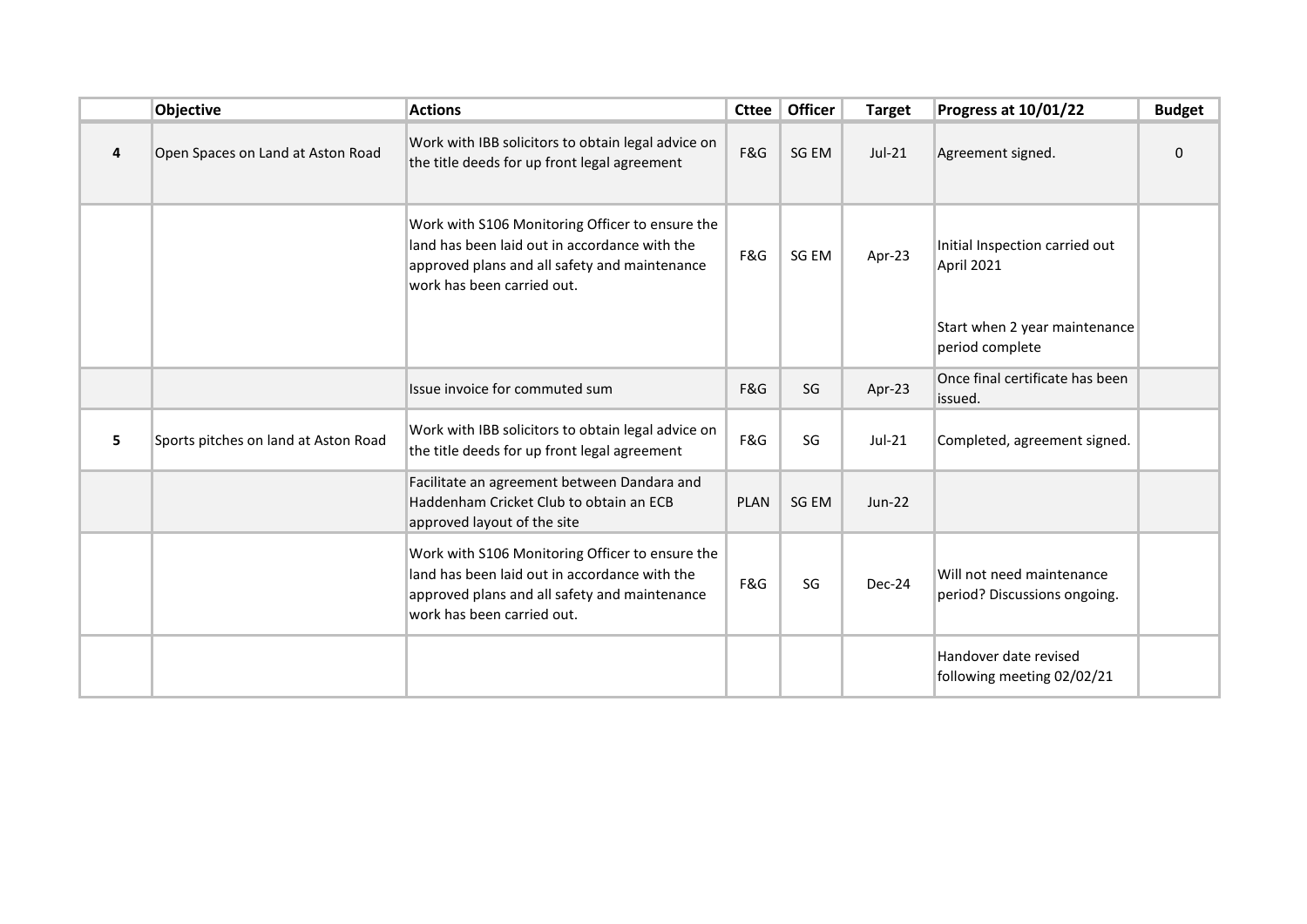|                | Objective                                                         | <b>Actions</b>                                                                               | <b>Cttee</b> | Officer | <b>Target</b> | Progress at 10/01/22                                                                                    | <b>Budget</b> |
|----------------|-------------------------------------------------------------------|----------------------------------------------------------------------------------------------|--------------|---------|---------------|---------------------------------------------------------------------------------------------------------|---------------|
| 6              | Street lights on land at Aston Road                               | Agree a commuted sum                                                                         | <b>FAC</b>   | SG EM   | Dec-24        | This will happen after the<br>highway is adopted by BC, date<br>dependent on completion of<br>site      |               |
|                |                                                                   | Inspection before adoption                                                                   | <b>FAC</b>   | SG EM   | Dec-24        |                                                                                                         |               |
|                |                                                                   | Issue invoice for commuted sum                                                               | F&G          | SG      | Dec-24        |                                                                                                         |               |
| $\overline{7}$ | Burial Ground / Car Park / Pavilion site<br>on land at Aston Road | Work with IBB solicitors to transfer the land                                                | F&G          | SG EM   | <b>Jun-22</b> | Anticipated that this land can<br>be transferred ahead of the<br>sports pitches                         |               |
|                | <b>Building New Facilities</b>                                    |                                                                                              |              |         |               |                                                                                                         |               |
| 8              | Design and Construct Airfield pavilion                            | Appoint architect and project manager                                                        | F&G          | SG      | Jun-16        | Completed - PCMS appointed                                                                              |               |
|                |                                                                   | Agree design                                                                                 | F&G          | SG      | Mar-18        | Completed                                                                                               |               |
|                |                                                                   | <b>Planning Permission</b>                                                                   | F&G          | SG      | $Jan-19$      | Completed                                                                                               |               |
|                |                                                                   | Carry out tendering process                                                                  | F&G          | SG      | Jun-19        | Completed                                                                                               |               |
|                |                                                                   | Appoint contractor                                                                           |              |         | $Jan-21$      | In progress                                                                                             |               |
|                |                                                                   | Review specification for sustainability                                                      | F&G          | SG/EM   | Aug-21        | Completed                                                                                               |               |
|                |                                                                   | Sign contract to build                                                                       | F&G          | SG/EM   | <b>Nov-21</b> | completed                                                                                               |               |
|                |                                                                   | Building work - monitoring with PCMS                                                         | F&G          | SG/EM   | Sep-22        | Ongoing monthly meetings in<br>diary                                                                    |               |
|                |                                                                   | S106 monitoring report for BC                                                                | F&G          | SG      | Sep-22        | initiated                                                                                               |               |
|                |                                                                   | Invoice CALA homes for staged S106 payments                                                  | F&G          | SG      | $Sep-22$      | 2 of 4 staged payments<br>received, 3 <sup>rd</sup> once foundations<br>are in to damp proof            |               |
|                |                                                                   | Work with Persimmon and BC to amend S106 for<br>Chilworth Gate to allow use for this project | F&G          | SG      | May-22        | Agreement from Persimmon<br>and BC to do this. HPC agreed<br>to pay legal fees. Now with<br>solicitors. |               |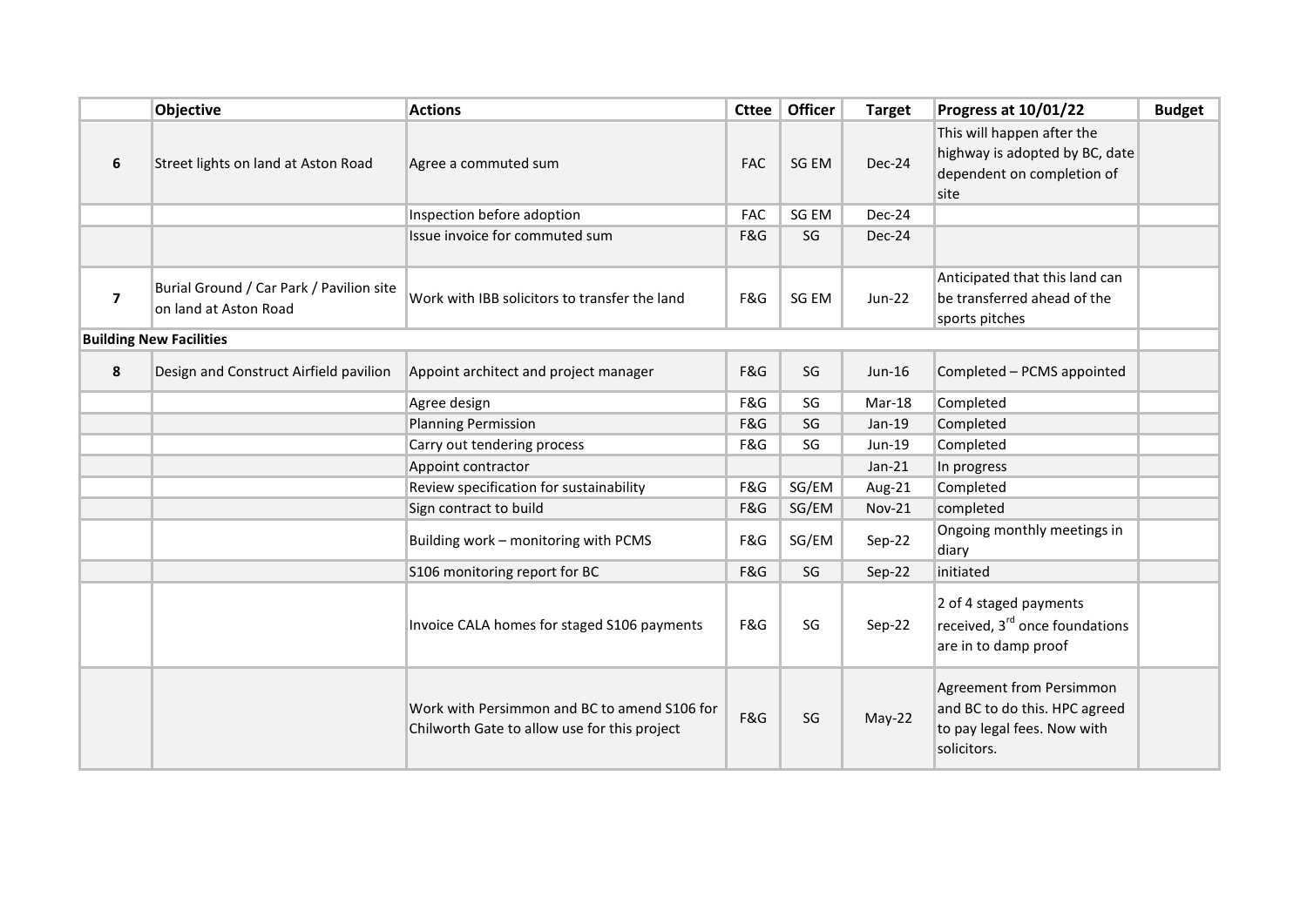|    | Objective                                   | <b>Actions</b>                                                                                                                                     | <b>Cttee</b> | <b>Officer</b>     | <b>Target</b> | Progress at 10/01/22                                                                                                                                         | <b>Budget</b> |
|----|---------------------------------------------|----------------------------------------------------------------------------------------------------------------------------------------------------|--------------|--------------------|---------------|--------------------------------------------------------------------------------------------------------------------------------------------------------------|---------------|
| 9  | Design and Construct Aston Road<br>pavilion | Appoint architect and project manager                                                                                                              | F&G          | SG                 | 2018          | Completed - PCMS appointed                                                                                                                                   |               |
|    |                                             | Agree design                                                                                                                                       | F&G          | SG                 | Aug-22        | Initial draft needs more work                                                                                                                                |               |
|    |                                             | <b>Planning Permission</b>                                                                                                                         | F&G          | SG                 | Feb-23        |                                                                                                                                                              |               |
|    |                                             | Carry out tendering process                                                                                                                        | F&G          | SG                 | Dec-23        |                                                                                                                                                              |               |
|    |                                             | Appoint contractor                                                                                                                                 |              |                    | Jan-24        |                                                                                                                                                              |               |
|    |                                             | Review specification and sign contract to build                                                                                                    | F&G          | SG/EM              | $Jan-24$      |                                                                                                                                                              |               |
|    |                                             | Building work - monitoring with PCMS                                                                                                               | F&G          | SG/EM              | Oct-24        |                                                                                                                                                              |               |
|    |                                             | S106 claim from BC                                                                                                                                 | F&G          | SG                 | Oct-24        | Not clear if will be paid directly<br>to HPC                                                                                                                 |               |
| 10 | New Burial Ground                           | Obtain Environment Agency approval                                                                                                                 | F&G<br>WG    | EM SG<br>JA        | Sep-22        | Identified cemetery<br>professionals to advise.<br>Topographical survey carried<br>out by Dandara which will be<br>shared with HPC and can then<br>progress. |               |
|    |                                             | Agree final layout in line with EA approval                                                                                                        | F&G<br>WG    | <b>EM SG</b><br>JA | $Jun-23$      |                                                                                                                                                              |               |
| 11 | Monitoring of S106 funding                  | Work with BC Officers to ensure HPC is aware of<br>all S106 receipts, projects assigned, balance<br>remaining and ensure usage before expiry date. | F&G          | SG                 | Ongoing       | Recent receipts from Airfield<br>and Aston Rd now included.<br>Tibbs Rd pavilion funding<br>agreed with all parties.                                         |               |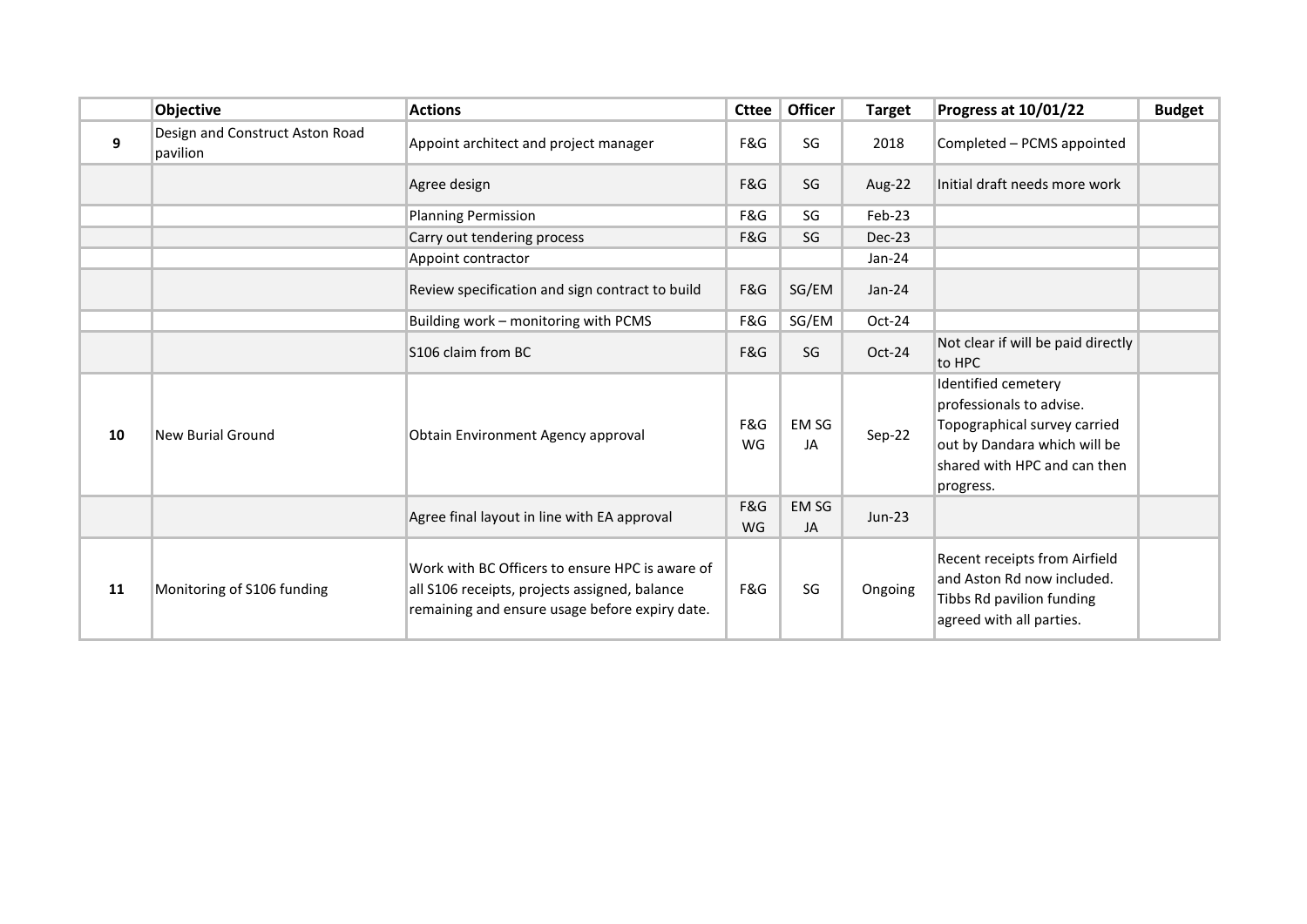|    | Objective                                                                  | <b>Actions</b>                                              | <b>Cttee</b>      | <b>Officer</b> | <b>Target</b> | Progress at 10/01/22                                                                             | <b>Budget</b> |
|----|----------------------------------------------------------------------------|-------------------------------------------------------------|-------------------|----------------|---------------|--------------------------------------------------------------------------------------------------|---------------|
|    | <b>Refurbishment / Rebuilding of Existing Facilities</b>                   |                                                             |                   |                |               |                                                                                                  |               |
| 12 | Village Hall Phase 2/3: Refurbishment /<br>rebuild of remainder of complex | Full condition survey                                       | F&G               | SG             | $Jul-18$      | Identified significant<br>maintenance work required<br>and likely limited life for large<br>hall |               |
|    |                                                                            | Options appraisal                                           | F&G<br><b>HVH</b> | SG             | $Jan-19$      | Presentation by PCMS on<br>possible options and phasing                                          |               |
|    |                                                                            | Set up working group with representatives of HPC<br>and HVH | F&G<br><b>HVH</b> | SG EM          | $Jan-20$      | Now meeting regularly to<br>progress decisions. Full record<br>on PID.                           |               |
|    |                                                                            | Appoint architect / project manager                         | F&G<br><b>HVH</b> | SG EM          | <b>Dec-22</b> |                                                                                                  |               |
|    |                                                                            | Decision on rebuild or refurbish & phasing                  | F&G<br><b>HVH</b> | SG EM          | Dec-22        | S106 main contributor is still in<br>planning stage. May also need<br>a PWBL                     |               |
|    |                                                                            | Funding sources; need to plan ahead                         | F&G               | SG EM          | 2025          |                                                                                                  |               |
| 13 | <b>Woodways Pavilion</b>                                                   | Full condition survey                                       | F&G               | SG             | Feb-19        | Identified significant<br>maintenance work required.                                             |               |
|    |                                                                            | Appoint architect / project manager                         | F&G               | SG EM          | $Jun-22$      |                                                                                                  |               |
|    |                                                                            | Options appraisal                                           | F&G               | SG EM          | <b>Dec-22</b> |                                                                                                  |               |
|    |                                                                            | Decision on rebuild or refurbish                            | F&G               | SG EM          | Dec-22        |                                                                                                  |               |
|    |                                                                            | Funding sources need to plan ahead                          | F&G               | SG EM          | 2023?         | S106; may also need PWBL<br>&/or private investment                                              |               |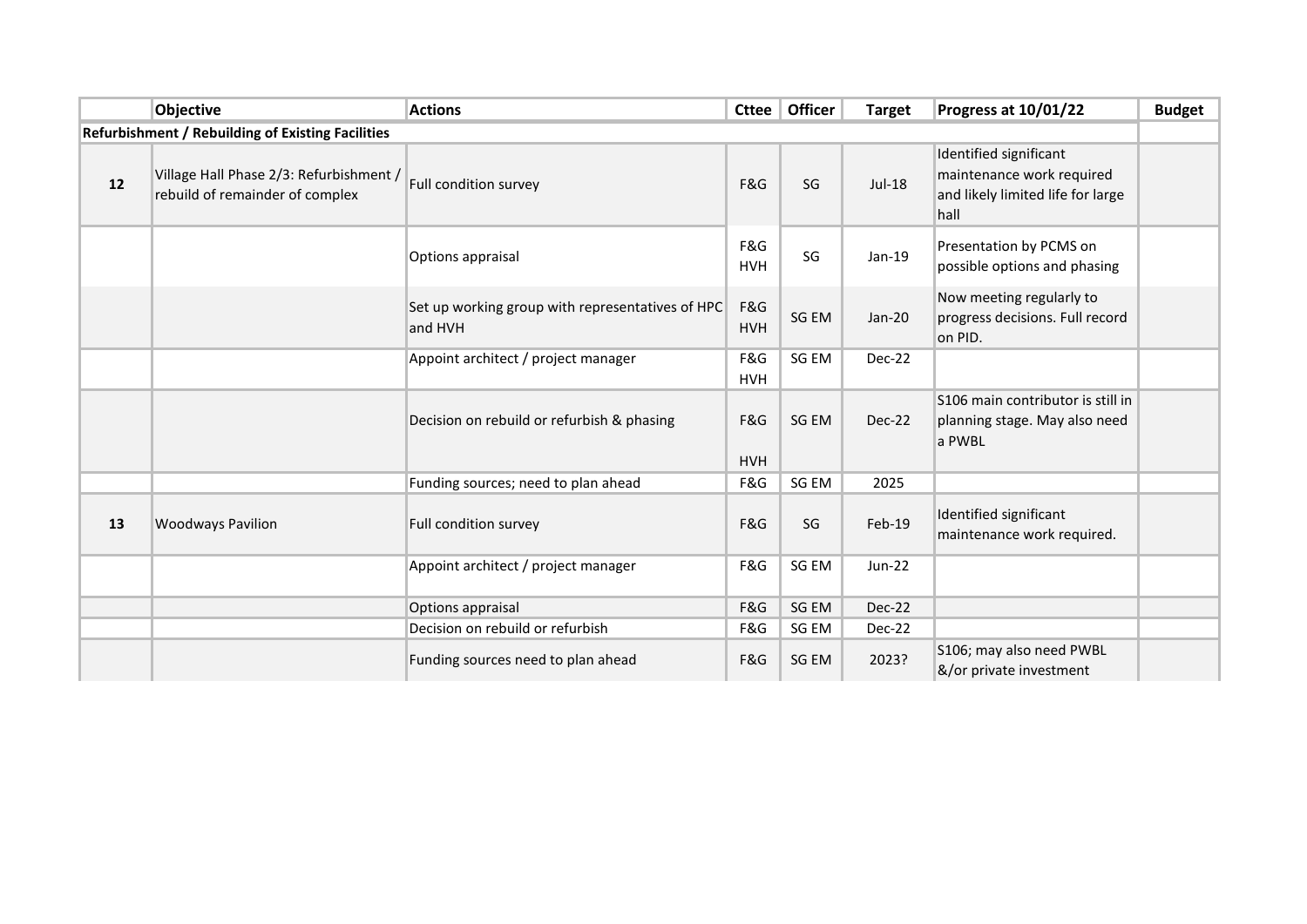|                  | <b>Objective</b>                                                                  | <b>Actions</b>                                                                                                                               | Cttee                                                | Officer    | <b>Target</b> | <b>Progress at 10/01/22</b>                                                         | <b>Budget</b> |
|------------------|-----------------------------------------------------------------------------------|----------------------------------------------------------------------------------------------------------------------------------------------|------------------------------------------------------|------------|---------------|-------------------------------------------------------------------------------------|---------------|
| <b>Charities</b> |                                                                                   |                                                                                                                                              |                                                      |            |               |                                                                                     |               |
| 14               | <b>Banks Park Recreation Ground and</b><br><b>Haddenham Educational Charities</b> | Ensure the Council continues to fulfil its role as<br>sole trustee of the charities and complies with<br>Charity Commission regulations      | <b>ALL</b>                                           | <b>ALL</b> | Ongoing       |                                                                                     |               |
| 15               |                                                                                   | To obtain legal advice on potentially merging<br>Amalgamation of Haddenham Charities some or all of the smaller charities into a new<br>CIO. | F&G<br><b>BPRGC</b><br><b>HEC</b><br><b>MAIULIII</b> | SG EM      | Dec-22        | All charities support the<br>proposal.                                              |               |
|                  |                                                                                   | Consultation of public & stakeholders                                                                                                        | ditto                                                | SG EM      | Apr-22        |                                                                                     |               |
|                  |                                                                                   | Agree a scheme for the new CIO                                                                                                               | Ditto                                                | SG EM      | Aug-22        |                                                                                     |               |
|                  |                                                                                   | Obtain charity commission approval for the new<br><b>CIO</b>                                                                                 | ditto                                                | SG EM      | Dec-22        |                                                                                     |               |
|                  |                                                                                   | Transfer charity assets to the new charity                                                                                                   | Ditto                                                | SG EM      | $Jun-23$      |                                                                                     |               |
|                  |                                                                                   | Allotment site lease renewal                                                                                                                 | Ditto                                                | SG EM      | $Jun-23$      | Specialist surveyor for<br>valuation arranged                                       |               |
| 16               | <b>Parochial Charities</b>                                                        | Support trustees with day to day management                                                                                                  | Ditto                                                | SG EM      | Sep-23        |                                                                                     |               |
| 17               | Banks Park - New leases for PC Office<br>and HVH                                  | Prepare draft Heads of Terms                                                                                                                 | F&G                                                  | SG/EM      | Dec-20        | completed                                                                           |               |
|                  |                                                                                   | Agree Heads of Terms with HVH                                                                                                                | F&G                                                  | SG/EM      | Mar-21        | Agreed                                                                              |               |
|                  |                                                                                   | Obtain legal advice on behalf of BP                                                                                                          | <b>BPRGC</b>                                         | SG/EM      | Jun-23        | This has been done and has led<br>to wider discussion on the<br>amalgamation above  |               |
|                  |                                                                                   | Contact Charity Commission to make sure new<br>arrangements are acceptable                                                                   | <b>BP HVH</b>                                        | SG/EM      | Jun-23        | Partly completed. Have options<br>from CC to take forward to<br><b>BPRC/HVH CIO</b> |               |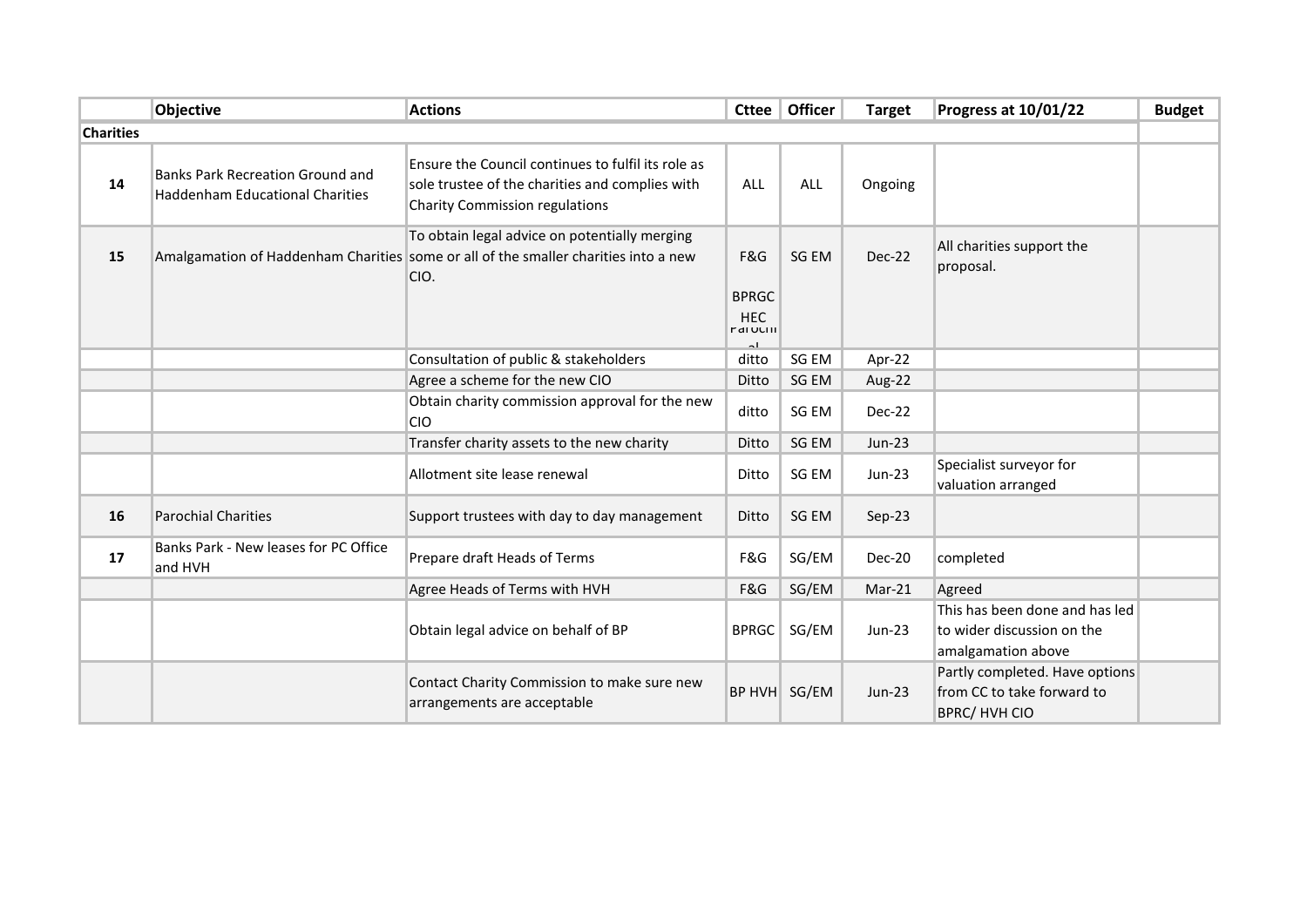|    | <b>Objective</b>            | <b>Actions</b>                                                | <b>Cttee</b>                    | <b>Officer</b> | <b>Target</b> | Progress at 10/01/22                                                                                                    | <b>Budget</b> |
|----|-----------------------------|---------------------------------------------------------------|---------------------------------|----------------|---------------|-------------------------------------------------------------------------------------------------------------------------|---------------|
|    |                             | Draft new leases and agree with all parties                   | F&G<br><b>CIO</b><br><b>HVH</b> | SG/EM          | $Jun-23$      | Head of terms agreed between<br>HVH & HPC. Lease needs<br>agreeing between BP and HPC<br>following CC and legal advice. |               |
|    |                             | Hiring and booking arrangements for new<br>meeting room       | <b>BPRGC</b>                    | SG/EM          | Dec-21        | Until amalgamation of charities<br>set up this will be managed by<br><b>BPRGC</b>                                       |               |
| 18 | BPRGC - Banks Cottage Lease | Lease renewal process started but stalled during<br>pandemic. | <b>BPRGC</b>                    | SG EM          | $Jun-22$      | Most heads of terms have<br>been agreed but some<br>outstanding discussion on<br>some points.                           |               |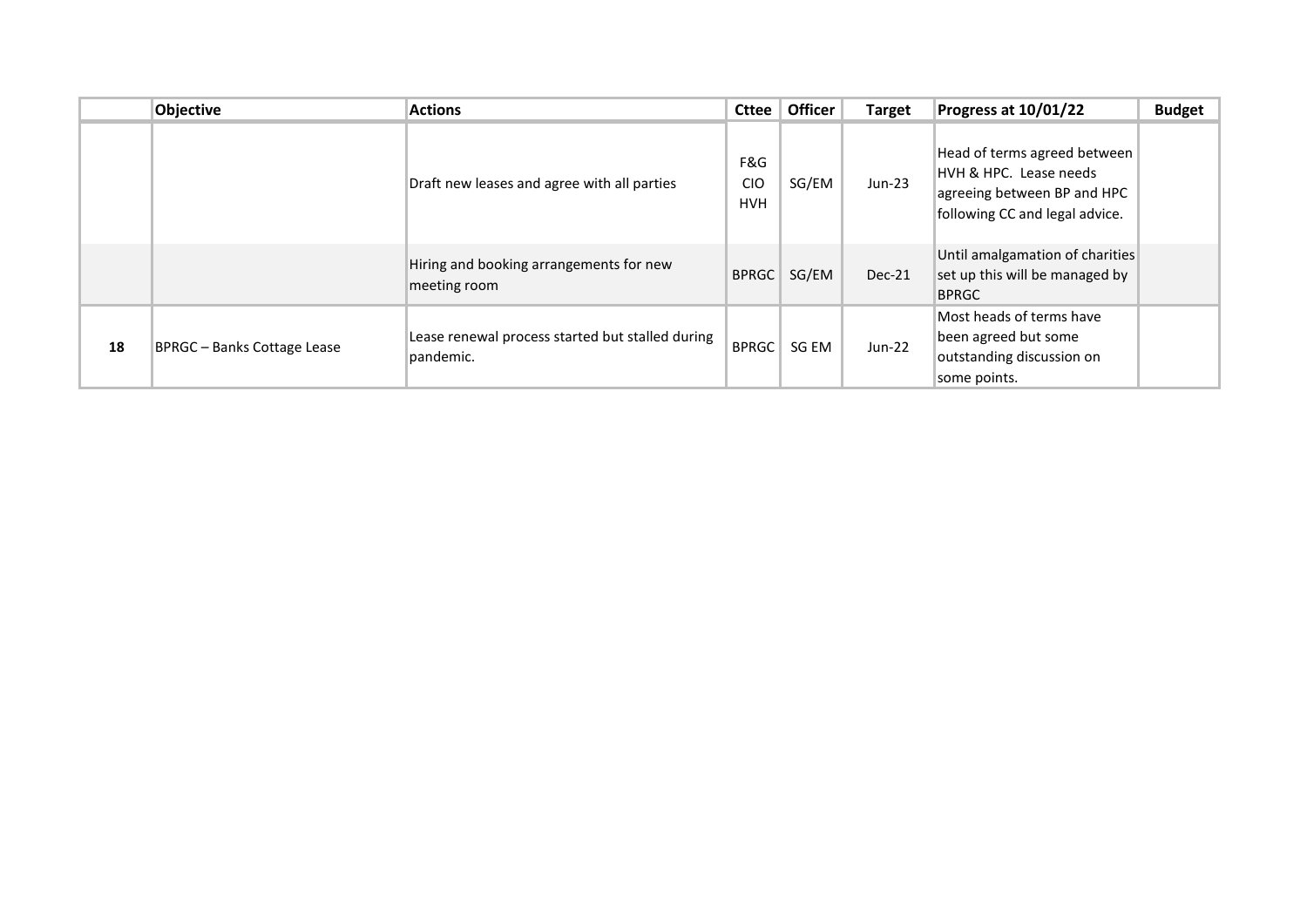|                 | <b>Objective</b>                      | <b>Actions</b>                                                                                                                                                | <b>Cttee</b> | <b>Officer</b>             | <b>Target</b> | Progress at 10/01/22                                                                                                                                                    | <b>Budget</b>       |
|-----------------|---------------------------------------|---------------------------------------------------------------------------------------------------------------------------------------------------------------|--------------|----------------------------|---------------|-------------------------------------------------------------------------------------------------------------------------------------------------------------------------|---------------------|
| <b>Planning</b> |                                       |                                                                                                                                                               |              |                            |               |                                                                                                                                                                         |                     |
| 19              | <b>New Planning Applications</b>      | Respond to BC consultations on c.100 planning<br>applications per annum                                                                                       | <b>PLAN</b>  | SG KG                      | Mar-23        | Ongoing process                                                                                                                                                         | $\mathbf 0$         |
| 20              | Major developments                    | Meet with developers pre-application                                                                                                                          | <b>PLAN</b>  | SG KG                      | Mar-23        | Ongoing process                                                                                                                                                         | $\mathbf{0}$        |
|                 |                                       | Submit detailed responses to outline and<br>reserved matters applications noting residents'<br>concerns where material                                        | PLAN         | SG KG                      | Mar-23        | Ongoing process, in particular<br>Land West of Churchway.                                                                                                               |                     |
|                 |                                       | Negotiate on the provision of new facilities<br>through S106 or CIL contributions and adoption<br>by the PC                                                   | PLAN         | SG KG                      | Mar-23        | Ongoing process                                                                                                                                                         |                     |
|                 |                                       | Liaise with developers during construction                                                                                                                    | <b>PLAN</b>  | ועום הת<br>$\overline{11}$ | Mar-23        | Ongoing process                                                                                                                                                         |                     |
| 21              | Enforcement                           | Report breaches of planning regulations liaise<br>with BC officers to rectify                                                                                 | PLAN         | SG KG                      | Mar-23        | Ongoing process                                                                                                                                                         |                     |
| 22              |                                       | Streetscape Project traffic impact study Draft an initial specification for the project                                                                       | PLAN         | SG KG                      | <b>Nov-20</b> | Completed by DT                                                                                                                                                         | £25,000             |
|                 |                                       | Identify specialist professional to take on the<br>work                                                                                                       | PLAN         | SG KG                      | Dec-21        | Initiated by DT                                                                                                                                                         |                     |
|                 |                                       | Review specification and finalise                                                                                                                             | PLAN         | SG KG                      | Dec-21        |                                                                                                                                                                         |                     |
|                 |                                       | Submit an application to the Community Board<br>for funding                                                                                                   | PLAN         | SG KG                      | Dec-20        | Completed - 50% awarded                                                                                                                                                 | £12,500             |
|                 |                                       | Appoint specialist professionals                                                                                                                              | PLAN         | SG KG                      | <b>Nov-21</b> | Completed - Paul Jones<br>Associates appointed                                                                                                                          |                     |
|                 |                                       | Work with PJA on project                                                                                                                                      | PLAN         | SG KG                      | <b>Jun-22</b> |                                                                                                                                                                         |                     |
|                 |                                       | Liaise with BC Officers to agree resulting projects                                                                                                           | PLAN         | SG KG                      | Jun-22        |                                                                                                                                                                         |                     |
|                 |                                       | Identify funding sources to deliver projects                                                                                                                  | PLAN         | SG KG                      | <b>Dec-22</b> |                                                                                                                                                                         |                     |
| 22              | Neighbourhood, Local & regional Plans | Monitor progress with Bucks Council Local Plan<br>and respond to consultations; CaMKOx corridor<br>plans for growth; "Planning for the Future" White<br>Paper | <b>PLAN</b>  | SG KG                      | Mar-23        | Work started on Bucks Council<br>Local Plan;CaMKOx expressway<br>scrapped but the Arc is still<br>promoted for growth. White<br>Paper downgrades<br>Neighbourhood Plans | £50,000<br>(new NP) |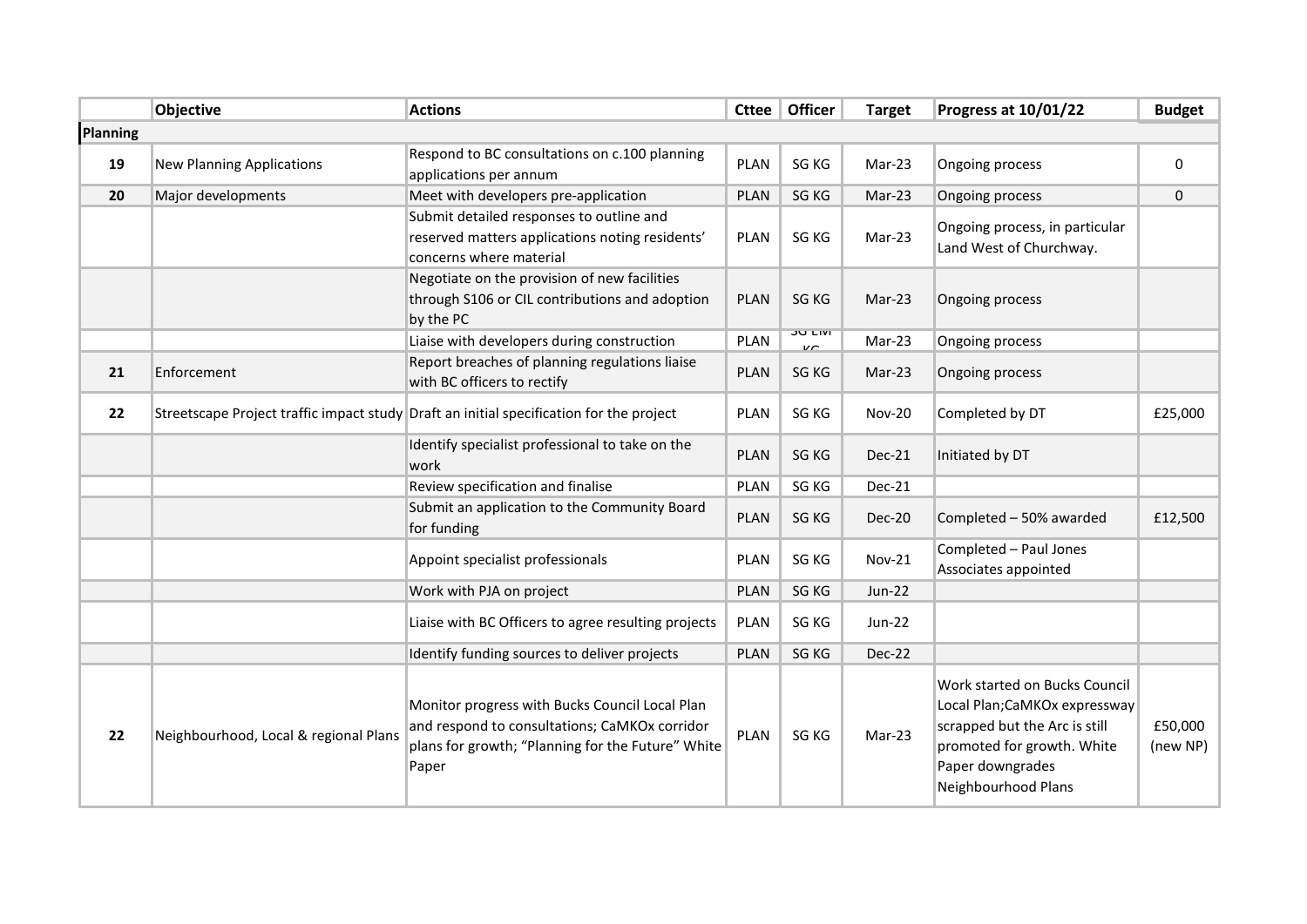|    | Objective                                                  | <b>Actions</b>                                                    | <b>Cttee</b>               | Officer            | <b>Target</b> | Progress at 10/01/22                                                          | <b>Budget</b> |
|----|------------------------------------------------------------|-------------------------------------------------------------------|----------------------------|--------------------|---------------|-------------------------------------------------------------------------------|---------------|
|    | Managing our Assets and Environment                        |                                                                   |                            |                    |               |                                                                               |               |
| 23 | Prepare a business plan for becoming a<br>burial authority | Attend cemetery management training course                        | F&G                        | SG JA<br><b>DH</b> |               | Done - other Cllrs may also<br>choose to attend                               |               |
|    |                                                            | Register as a burial authority                                    | F&G<br>WG                  | EM SG              | Dec-23        |                                                                               |               |
|    |                                                            | All relevant documentation in place to comply<br>with legislation | F&G<br>WG                  | EM SG              | Dec-23        |                                                                               |               |
|    |                                                            | Identify priority projects                                        |                            | SG KG              | Jan-20        | Presented to PC and agreed                                                    |               |
|    |                                                            | Set up collaboration with ZCH to progress priority<br>projects    |                            | SG KG              | ongoing       | Regular meeting now being<br>held with representatives                        |               |
|    |                                                            | Implementation strategy                                           |                            | SG EM              | ongoing       | New Committee and working<br>groups set up.                                   |               |
|    |                                                            | <b>Community Engagement</b>                                       |                            | SG KG<br><b>EM</b> | ongoing       | Slow progress due to Covid.<br>Online meetings with groups<br>now being held. |               |
| 24 | PC Office / Conference Room                                | Interim agreement with HVH for management<br>responsibilities     | <b>FAC</b><br><b>BPRGC</b> |                    | Ongoing       |                                                                               |               |
|    |                                                            | Ensure all necessary health and safety measures<br>are in place.  | <b>FAC</b>                 | <b>ALL</b>         | Ongoing       | Fire alarm checks, legionella<br>procedures in place                          |               |
|    |                                                            | Overseeing of cleaning and repairs                                | <b>FAC</b><br><b>BPRGC</b> | JA+                | ongoing       | Currently reactive - need to<br>work toward more proactive<br>approach        |               |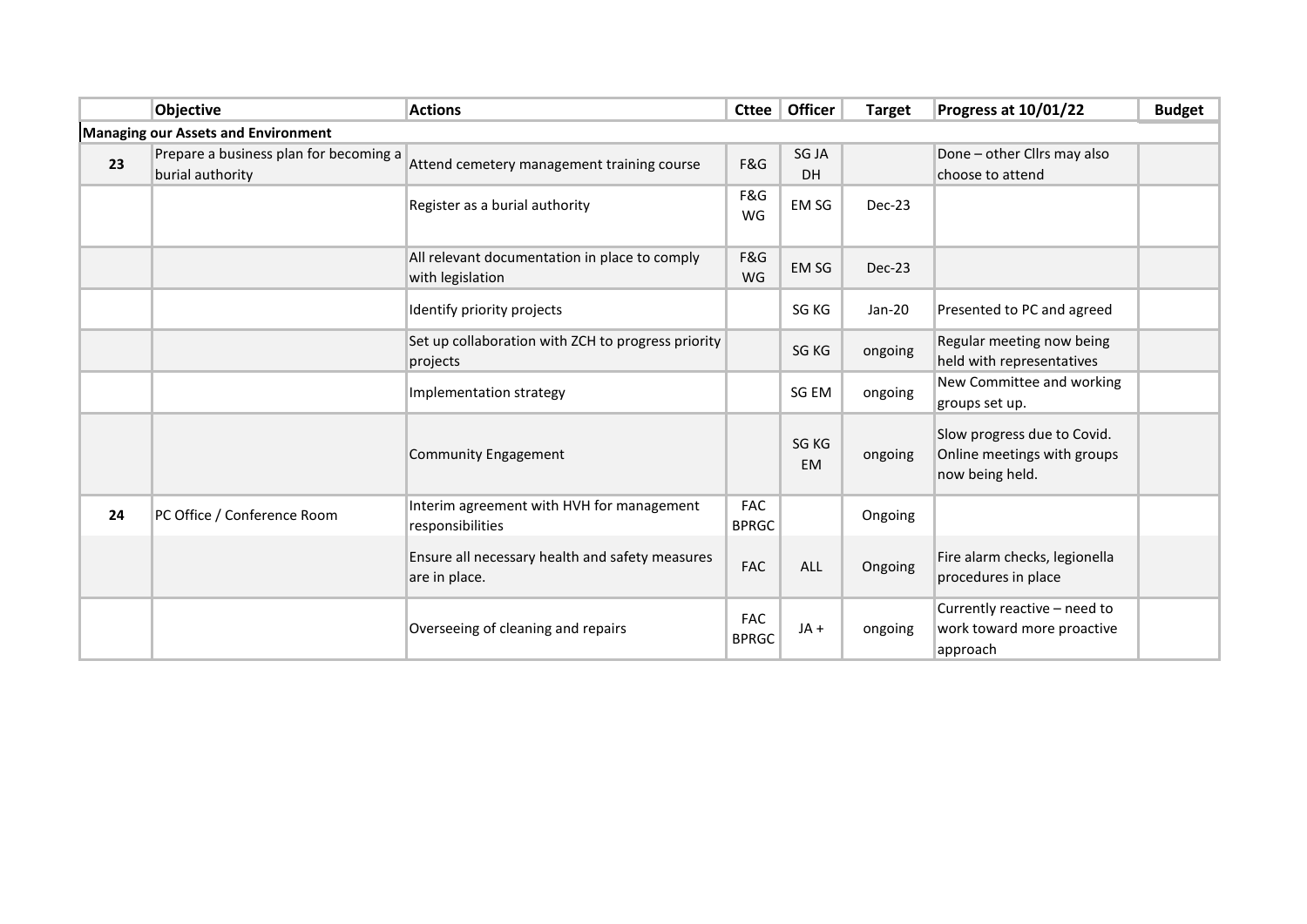|    | Objective                  | <b>Actions</b>                                                                                                                                                                       | <b>Cttee</b>             | <b>Officer</b> | <b>Target</b> | Progress at 10/01/22                                                                                                                                                                                                                                            | <b>Budget</b> |
|----|----------------------------|--------------------------------------------------------------------------------------------------------------------------------------------------------------------------------------|--------------------------|----------------|---------------|-----------------------------------------------------------------------------------------------------------------------------------------------------------------------------------------------------------------------------------------------------------------|---------------|
| 25 | Woodways pavilion          | Responsibilities transferred to HPC but need to<br>liaise with users                                                                                                                 | <b>FAC</b><br><b>SFC</b> | JA EM          | Ongoing       | Transfer going well but still<br>learning about the building                                                                                                                                                                                                    |               |
|    |                            | Ensure all necessary health and safety measures<br>are in place.                                                                                                                     | <b>FAC</b><br><b>SFC</b> | JA EM          | Ongoing       | Progress made with legionella<br>testing and fire safety but<br>some work to do                                                                                                                                                                                 |               |
|    |                            | Cleaning and repairs                                                                                                                                                                 | <b>FAC</b><br><b>SFC</b> | JA EM          | Ongoing       | Cleaner appointed; catching up<br>with backlog of repairs                                                                                                                                                                                                       |               |
|    |                            | Replacement kitchen                                                                                                                                                                  | <b>FAC</b><br><b>SFC</b> | JA EM          | <b>Jun-22</b> | Quotes obtained but need<br>refining                                                                                                                                                                                                                            |               |
| 26 | <b>Tibbs Road Pavilion</b> | Cleaning                                                                                                                                                                             | <b>FAC</b>               | JA             |               | Need to see if cleaner can take<br>this on                                                                                                                                                                                                                      |               |
|    |                            | Snagging monitoring post build                                                                                                                                                       | <b>FAC</b>               | SG JA<br>EM    | Dec-22        |                                                                                                                                                                                                                                                                 |               |
| 27 | <b>Sports Pitches</b>      | Improve sports pitch maintenance. Through<br>obtaining advice develop an annual inspection<br>and maintenance program. Ensure grass cutting is<br>maintained to acceptable standard. | <b>FAC</b>               | JA EM          | Dec-22        | Tibbs Road pitches in poor<br>condition due to lack of<br>autumn spring maintenance.<br>Woodways not too bad<br>following spring treatments.<br>Additional work done in Oct<br>21. Spring work scheduled.<br>Contractor aware of grass<br>cutting requirements. |               |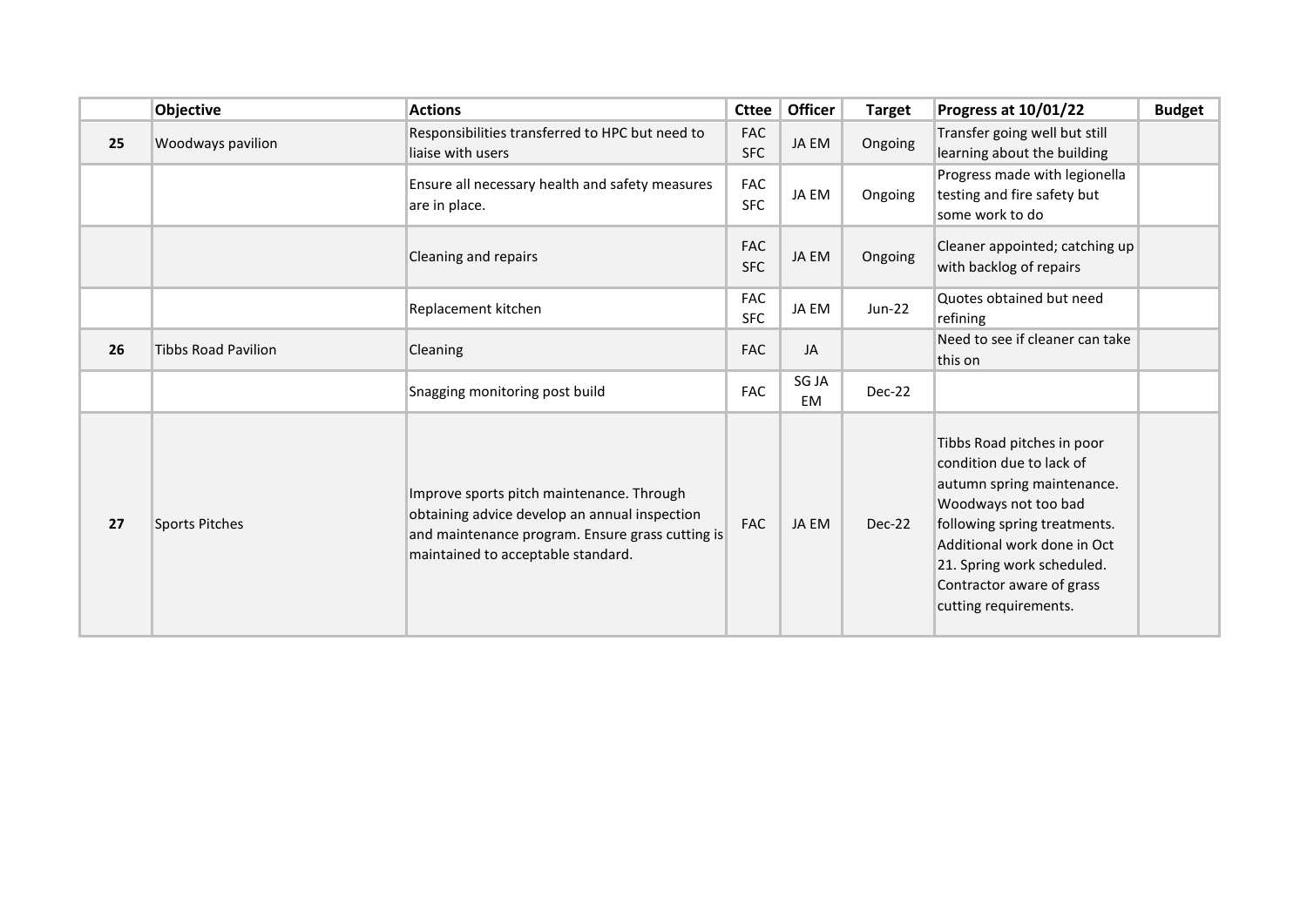|    | Objective                                       | <b>Actions</b>                                                                                           | <b>Cttee</b>              | Officer        | <b>Target</b> | Progress at 10/01/22                                                                               | <b>Budget</b> |
|----|-------------------------------------------------|----------------------------------------------------------------------------------------------------------|---------------------------|----------------|---------------|----------------------------------------------------------------------------------------------------|---------------|
| 28 | Hiring / leasing                                | Ensure all sports clubs have licences in place and<br>annual fees are reviewed                           | <b>FAC</b>                | SG EM          | Apr-22        | New licences agreed in 2021.<br>Fees will be reviewed for 2022.                                    |               |
|    |                                                 | Sports and Social Club lease                                                                             | <b>FAC</b>                | SG EM          | Apr-22        | Draft prepared and under<br>negotiation. Fees will need to<br>be reviewed.                         |               |
|    |                                                 | Tibbs Road pavilion will need new hiring<br>agreements                                                   | <b>FAC</b>                | SG EM          |               | HYFC licence to update and<br>fees to review. Other users will<br>need hiring agreements           |               |
| 27 | <b>Street lights</b>                            | All new lanterns are LED. Reserves held for<br>replacements. Keep updated record of UMS<br>certificates. | <b>FAC</b>                | SG EM<br>JA    | ongoing       |                                                                                                    |               |
| 28 | Biodiversity                                    | Draft and adopt a biodiversity policy                                                                    | <b>FAC</b>                | SG EM          | $May-22$      |                                                                                                    | $\mathbf 0$   |
|    |                                                 | Review more biodiversity-friendly approach to<br>verge cutting                                           | <b>FAC</b>                | SG EM          | ongoing       | This is challenging but has<br>progressed.                                                         |               |
| 29 | Repair/replace out-worn playground<br>equipment | Replacement of failing equipment as needed.                                                              | <b>FAC</b>                | SG EM<br>KG JA | ongoing       | All play areas fairly new but<br>will need constant monitoring.                                    | £90,000       |
| 30 | <b>Trees</b>                                    | Carry out tree survey and prepare a maintenance<br>plan                                                  | <b>FAC</b>                | JA             | <b>Jun-22</b> | Survey now due                                                                                     |               |
|    |                                                 | <b>Treescapes Project</b>                                                                                | <b>FAC</b>                | JA SG          | Mar-25        | Monitor and maintain trees<br>planted in January 2021 and<br>reclaim costs from grant.             |               |
|    |                                                 | reLeaf village tree planting project. Work with<br>volunteers to plant trees in the village.             | <b>FAC</b>                | SG JA          | Mar-23        | Sheerstock and Woodways<br>started other areas to start.                                           |               |
|    |                                                 | Phased removal and replanting of Leylandii hedge<br>on Sheerstock boundary                               | <b>FAC</b>                | SG JA          | Mar-25        | Section 1 trees removed and<br>planting planned. Next section<br>removal needs to be<br>scheduled. |               |
|    |                                                 | EV car charging in HVH car park for EV car club<br>and users.                                            | <b>FAC</b><br><b>VHMC</b> | SG EM          | Jun-22        | Quotes being obtained.                                                                             |               |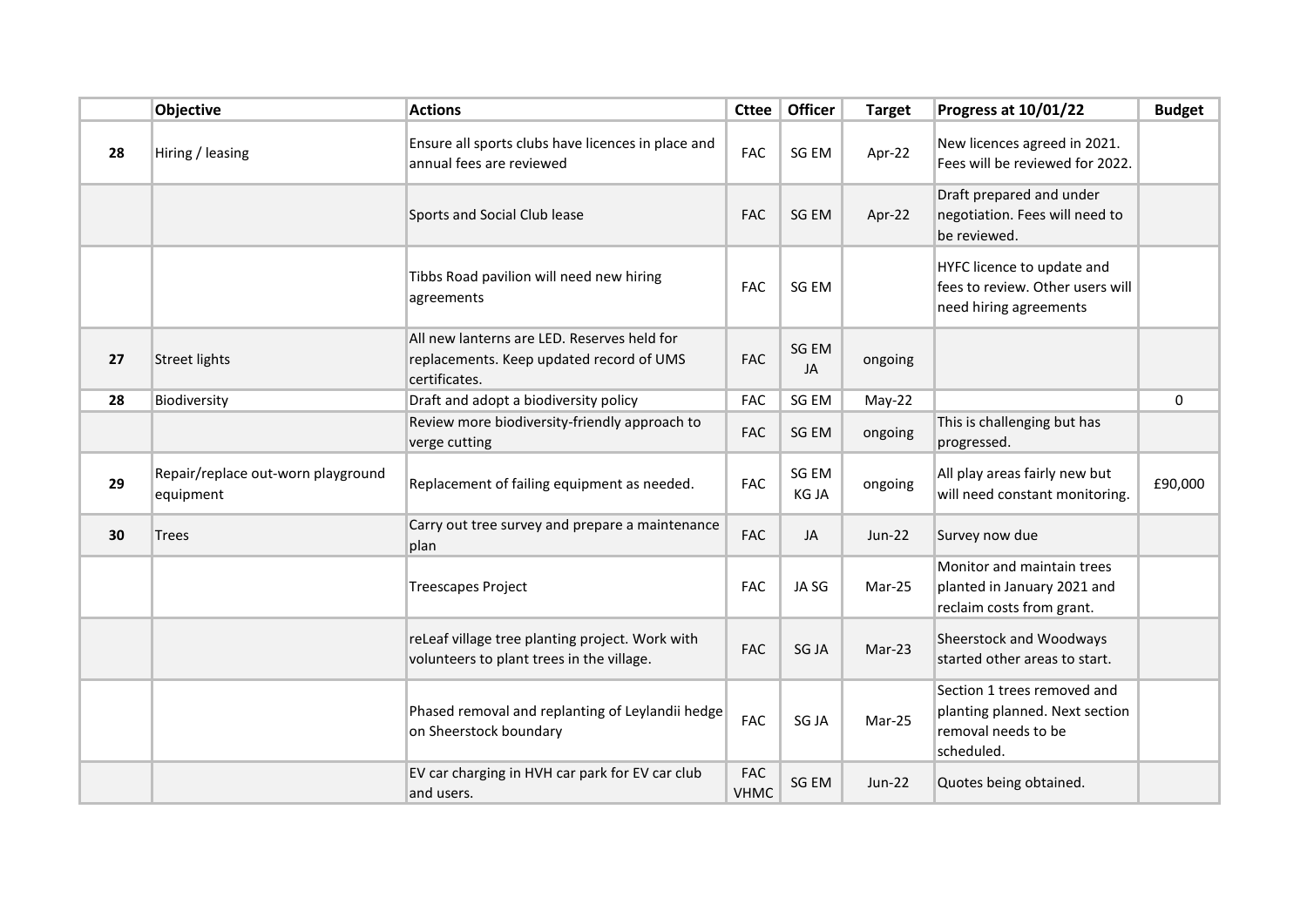|                 | Objective                                                                                                                                                    | <b>Actions</b>                                                                                             | <b>Cttee</b> | Officer     | <b>Target</b>      | Progress at 10/01/22                                                                                                                                                | <b>Budget</b> |
|-----------------|--------------------------------------------------------------------------------------------------------------------------------------------------------------|------------------------------------------------------------------------------------------------------------|--------------|-------------|--------------------|---------------------------------------------------------------------------------------------------------------------------------------------------------------------|---------------|
| 31              | St Mary's churchyard boundary walls<br>repair                                                                                                                | Next phase of restoration programme.                                                                       | <b>FAC</b>   | SG EM<br>JA | $May-22$           | Planning permission applied<br>for due to start 2022. Awaiting<br>updated quote.                                                                                    | £100,00       |
|                 | Breeze Block wall at the rear of St<br>Mary's has collapsed                                                                                                  | Re-build of wall needed                                                                                    | <b>FAC</b>   | JA          | May-22             | Planning permission applied<br>for due to start 2022. Awaiting<br>quote.                                                                                            |               |
| 32 <sub>2</sub> | Prepare asset management plans for:<br>verges, open spaces, village greens,<br>playgrounds, ponds, trees, street lights,<br>footpaths; dog & litter bins etc | Define/map all assets; agree management &<br>maintenance regimes; plan future expenditure/<br>re-provision | <b>FAC</b>   | SG JA<br>EM | Mar-23             | Ongoing - grounds<br>maintenance and football<br>pitches agreed.                                                                                                    |               |
| 33              | Allotments, Orchard, Snakemoor                                                                                                                               | Allotments and Orchard Committees to meet<br>regularly to support volunteers and agree<br>management plans | <b>FAC</b>   | SG EM<br>KG | ongoing            | <b>Allotments and Orchard</b><br>continue to run well through<br>established sub-committees.                                                                        |               |
|                 |                                                                                                                                                              | Support new Snakemoor volunteer manager and<br>agree a new way of working together                         | <b>FAC</b>   | SG EM       | Dec-21             | Ongoing - working parties have<br>continued when allowed<br>during pandemic. Still need to<br>establish a more formal once<br>lockdown restrictions have<br>lifted. |               |
| 34              | Green Flag accreditation scheme                                                                                                                              | Review/cost feasibility of seeking                                                                         | <b>FAC</b>   | SG EM       | 03/2022or<br>2023? | Idate extended because need<br>to have asset management<br>plans in place first][Is Quality<br>Council accreditation enough<br>for one year?]                       |               |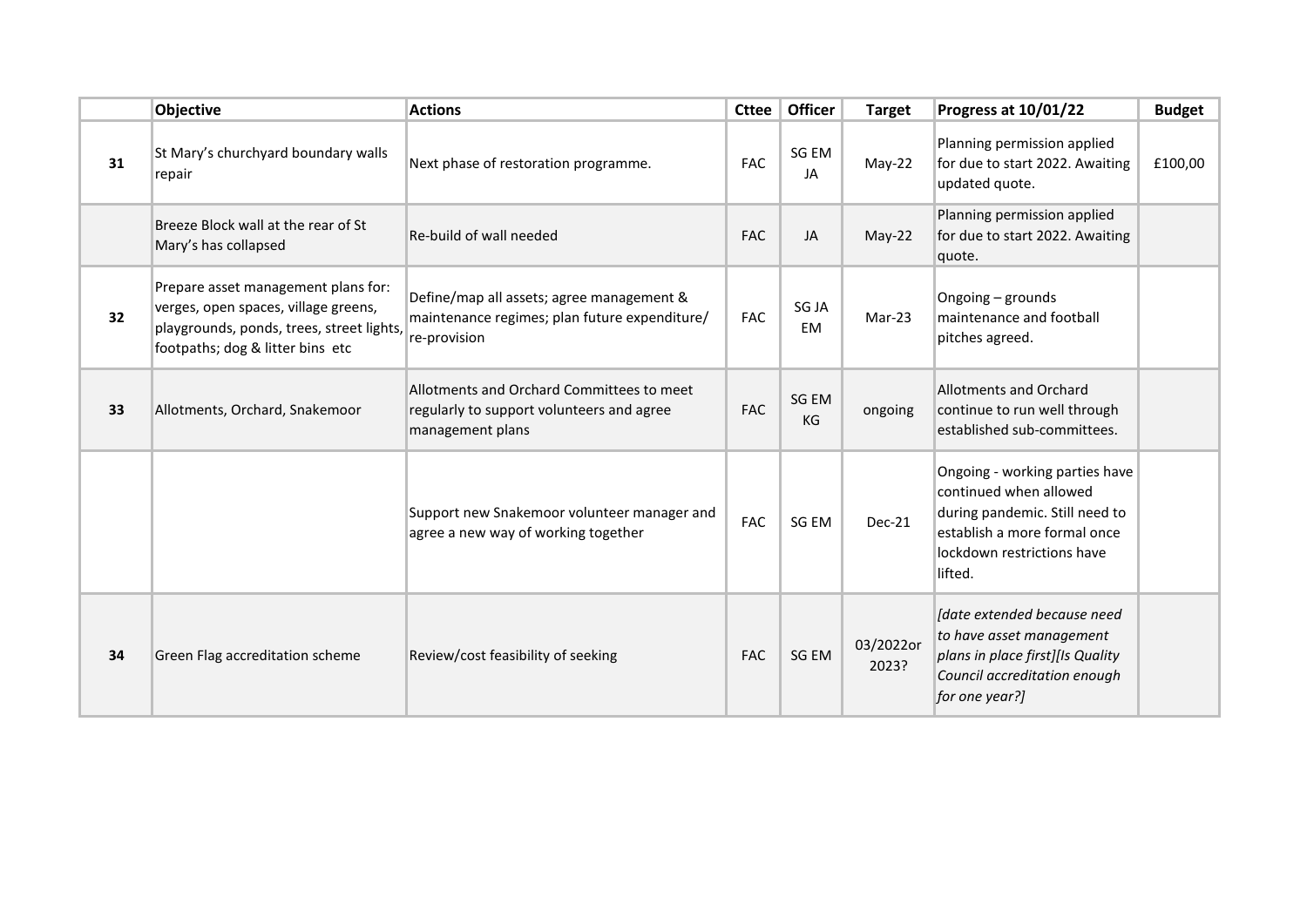|    | Objective                                     | <b>Actions</b>                                                                                                         | <b>Cttee</b>              | <b>Officer</b> | <b>Target</b> | Progress at 10/01/22                                                                                                                                            | <b>Budget</b> |
|----|-----------------------------------------------|------------------------------------------------------------------------------------------------------------------------|---------------------------|----------------|---------------|-----------------------------------------------------------------------------------------------------------------------------------------------------------------|---------------|
| 35 | Decarbonisation and energy usage<br>reduction | Proposal for Village Hall to add solar PV, new air<br>conditioner heating / cooling and insulation to<br>roof.         | <b>FAC</b><br><b>VHMC</b> | SG EM          | Dec-22        | Feasibility assessment<br>underway and quotes for work<br>being obtained. Grant funding<br>opportunities being<br>investigated.                                 |               |
|    |                                               | Woodways pavilion insulation and solar PV                                                                              | <b>FAC</b><br><b>SFC</b>  | SG EM          | Dec-22        | Feasibility needed.                                                                                                                                             |               |
| 36 | <b>Haddenham Feast</b>                        | Review set up with Fair owners to address safety<br>concerns                                                           | FAC                       | SG EM          | Aug-22        | Meeting to be arranged.                                                                                                                                         |               |
| 37 | Service contracts                             | Contract monitoring to ensure service delivery.                                                                        | <b>FAC</b>                | <b>ALL</b>     | ongoing       | Weekly meetings with Senior<br>groundsman; quarterly<br>meetings with contract<br>manager.                                                                      |               |
|    |                                               | Carry out a tendering process when service<br>contracts are coming up for renewal.                                     | FAC                       | SG JA<br>EM    | $May-23$      | Ground maintenance due for<br>renewal again in May 2023.<br>Streetlights renewed for 3yrs<br>Jan 2022. Churchyard<br>maintenance renewed for 3yrs<br>July 2021. |               |
|    |                                               | Assessment of contract vs in-house grounds<br>maintenance prior to renewal of grounds<br>maintenance contract in 2023. | <b>FAC</b>                | SG             | $Jun-22$      | Not started.                                                                                                                                                    |               |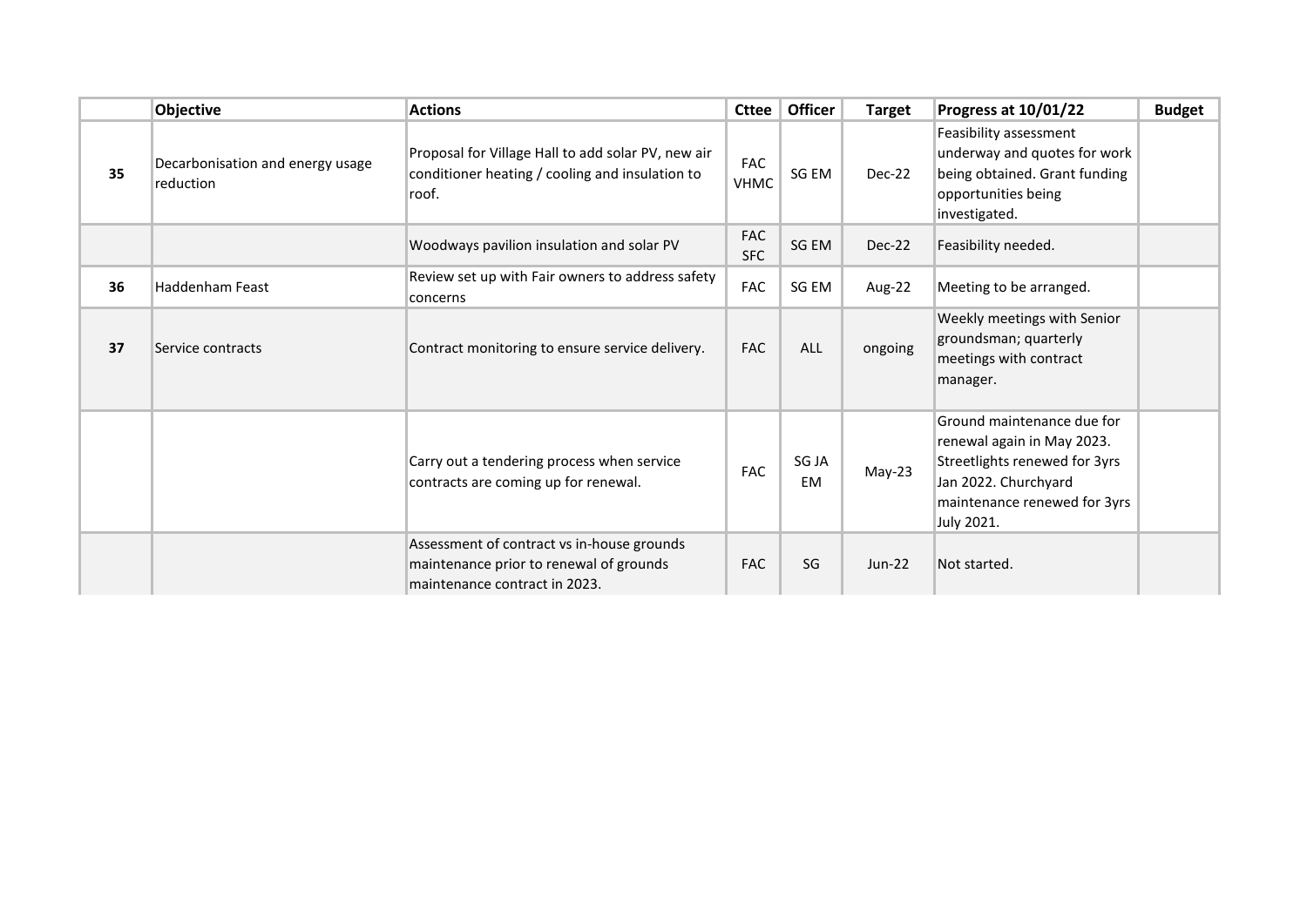|                          | Objective                      | <b>Actions</b>                                                                                                  | Cttee       | Officer    | <b>Target</b> | Progress at 10/01/22                                                                                                                                                         | <b>Budget</b> |  |
|--------------------------|--------------------------------|-----------------------------------------------------------------------------------------------------------------|-------------|------------|---------------|------------------------------------------------------------------------------------------------------------------------------------------------------------------------------|---------------|--|
| <b>Climate Emergency</b> |                                |                                                                                                                 |             |            |               |                                                                                                                                                                              |               |  |
| 37                       | Climate emergency declaration  | Zero carbon emissions for the village                                                                           | ALL         | <b>ALL</b> | 2030          | Deadline to achieve net zero<br>carbon emissions                                                                                                                             |               |  |
|                          |                                | Provide support for the establishment of an<br>electric car club in the village                                 | CEC         | SG EM      | Dec-22        | Good progress made. Need EV<br>car charging point in central<br>location. HVH being<br>researched.                                                                           |               |  |
|                          |                                | Identify ways of encouraging home owners to<br>decarbonize their homes and reduce energy<br>usage.              | CEC         | SG EM      | Dec-25        | Initial research underway                                                                                                                                                    |               |  |
|                          |                                | Reduce food waste and the carbon footprint<br>associated with the food we eat                                   | <b>CEC</b>  | SG EM      | 2030          | Suitable initiatives have been<br>identified but need working up<br>into something usable for<br>Haddenham.                                                                  |               |  |
|                          |                                | Investigate the possibility of a Community Energy<br>Project if the new Energy Bill is passed in<br>Parliament. | <b>CEC</b>  | SG EM      | Dec-24        | Not started                                                                                                                                                                  |               |  |
|                          |                                | Work with local land owners on a large scale tree<br>planting project, in particular on the flood plain.        | <b>CEC</b>  | SG EM      |               | Early discussions started and<br>funding opportunities<br>identified                                                                                                         |               |  |
|                          | <b>Staff and Councillors</b>   |                                                                                                                 |             |            |               |                                                                                                                                                                              |               |  |
| 38                       | <b>Councillor Training</b>     | Training of new Councillors. Identify resource for<br>capacity building & mentoring programme.                  | Pers<br>F&G | SG         | Mar-22        | All new members to attend<br>new Cllr Training plus other<br>training relevant to their role                                                                                 |               |  |
| 39                       | Review Facilities Manager role | Review breakdown of responsibilities.                                                                           | Pers<br>F&G | SG         | Mar-22        | Review needed now part-time<br>role established for 1 year.<br>Clear that role cannot be part<br>time with additional<br>responsibilities that have and<br>will be taken on. |               |  |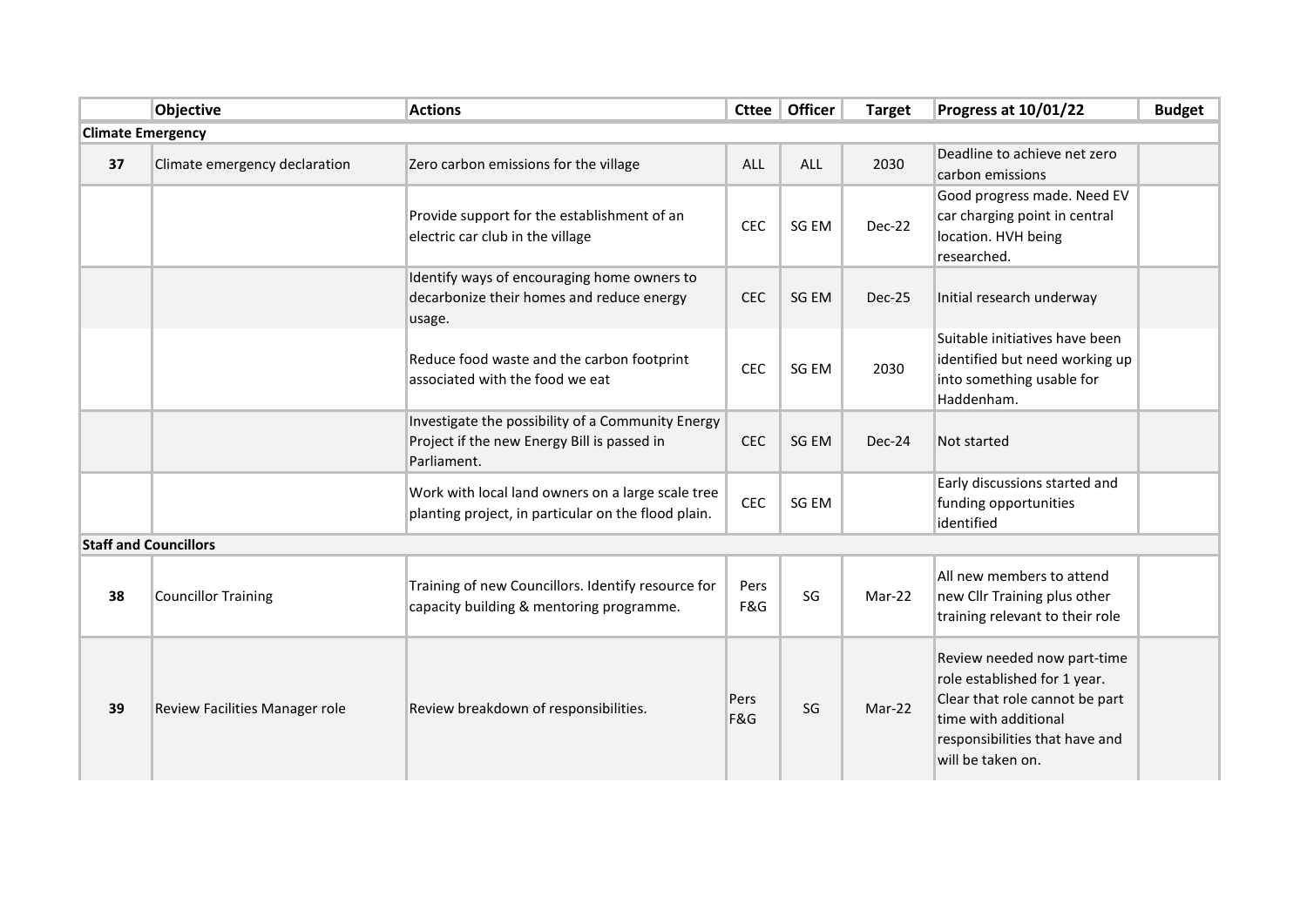|    | Objective                                    | <b>Actions</b>                                                                                                                                                                                                                               | <b>Cttee</b>       | <b>Officer</b> | <b>Target</b> | Progress at 10/01/22                                                                                                                                  | <b>Budget</b> |
|----|----------------------------------------------|----------------------------------------------------------------------------------------------------------------------------------------------------------------------------------------------------------------------------------------------|--------------------|----------------|---------------|-------------------------------------------------------------------------------------------------------------------------------------------------------|---------------|
| 40 | <b>Staff Training and Performance Review</b> | Through a regular performance review program,<br>ensure all staff have skills necessary to fulfil their<br>role and keep up to date with current legislation<br>and good practice. Encourage personal<br>development and expansion of roles. | Pers<br>F&G        | ALL            | ongoing       | As the responsibilities of the PC<br>have grown staff have<br>undertaken training and their<br>roles have evolved to meet the<br>needs of the Council |               |
| 41 | <b>Burial Ground Management</b>              | Consider whether a specialist role of Burial<br>Ground Manager is needed or if the role can be<br>taken on by current staff with experience and<br>some training.                                                                            | Pers<br><b>FAC</b> | SG EM          | Dec-22        | Not started                                                                                                                                           |               |
| 42 | Youth Club                                   | Employ the services of a youth worker and liaise<br>with Buckinghamshire Council and Haddenham<br>Junior School to re-establish the youth club.                                                                                              | F&G                | SG             | $Jun-22$      | Meeting set for Jan 2022 to<br>start process.                                                                                                         |               |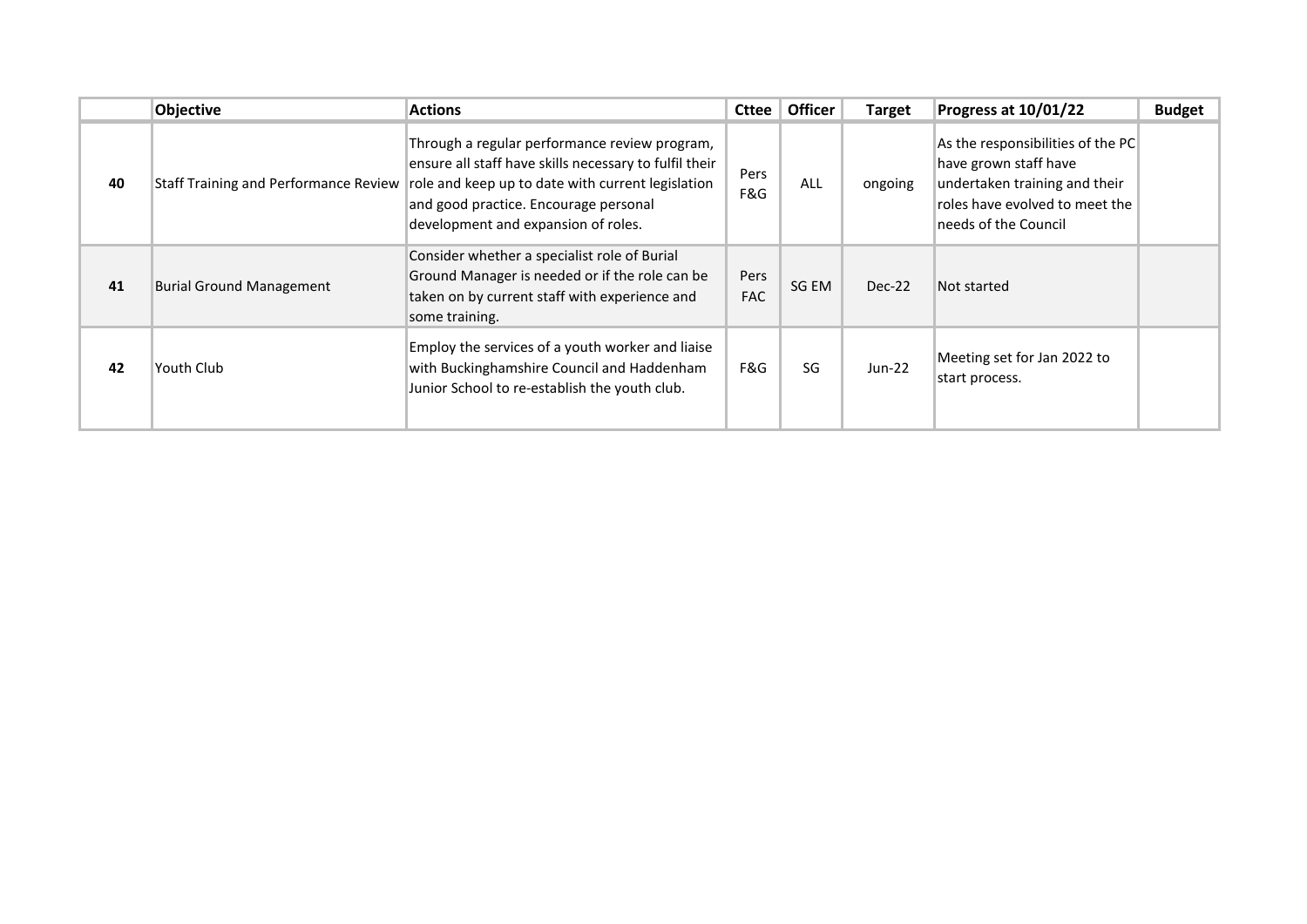|                                              | <b>Objective</b>                                                        | <b>Actions</b>                                                                                                             | <b>Cttee</b> | Officer    | <b>Target</b> | Progress at 10/01/22                                                                                                                                                          | <b>Budget</b> |  |  |
|----------------------------------------------|-------------------------------------------------------------------------|----------------------------------------------------------------------------------------------------------------------------|--------------|------------|---------------|-------------------------------------------------------------------------------------------------------------------------------------------------------------------------------|---------------|--|--|
| <b>Maintaining a Quality Council Service</b> |                                                                         |                                                                                                                            |              |            |               |                                                                                                                                                                               |               |  |  |
| 43                                           | Become a Quality Council under the<br><b>Local Council Award Scheme</b> | Ensure all policies necessary are in place and up-<br>to-date and published on the HPC website.                            | F&G          | EM SG      | Dec-21        | Submission in August 2021                                                                                                                                                     |               |  |  |
|                                              |                                                                         | Ensure all best practices are being followed                                                                               | <b>ALL</b>   | <b>ALL</b> | ongoing       |                                                                                                                                                                               |               |  |  |
| 44                                           | Customer facing service                                                 | As far as possible ensure a member of staff is<br>available in the PC office to provide a face to face<br>customer service | Pers         | All        | ongoing       | This was impacted by the<br>pandemic but is now<br>reinstated due to completion<br>of the new office with secure<br>lobby area.                                               |               |  |  |
| 45                                           | Impact of pandemic                                                      | Ensure continuity of council business                                                                                      | ALL          | ALL        | Ongoing       | There has not been a serious<br>impact on business continuity<br>and measures are in place that<br>continue to work well                                                      |               |  |  |
|                                              |                                                                         | Use of hybrid and informal meetings                                                                                        | ALL          | <b>ALL</b> | ongoing       | Purchase of specialist<br>conferencing equipment has<br>allowed meetings to be held<br>more safely by allowing<br>residents to join remotely. This<br>practice will continue. |               |  |  |
|                                              |                                                                         | Working from home                                                                                                          | <b>ALL</b>   | <b>ALL</b> | ongoing       | Cloud based IT system and<br>laptops have allowed staff to<br>work remotely to reduce risk of<br>viral transmission in the office.<br>Working from home rota in<br>place.     |               |  |  |